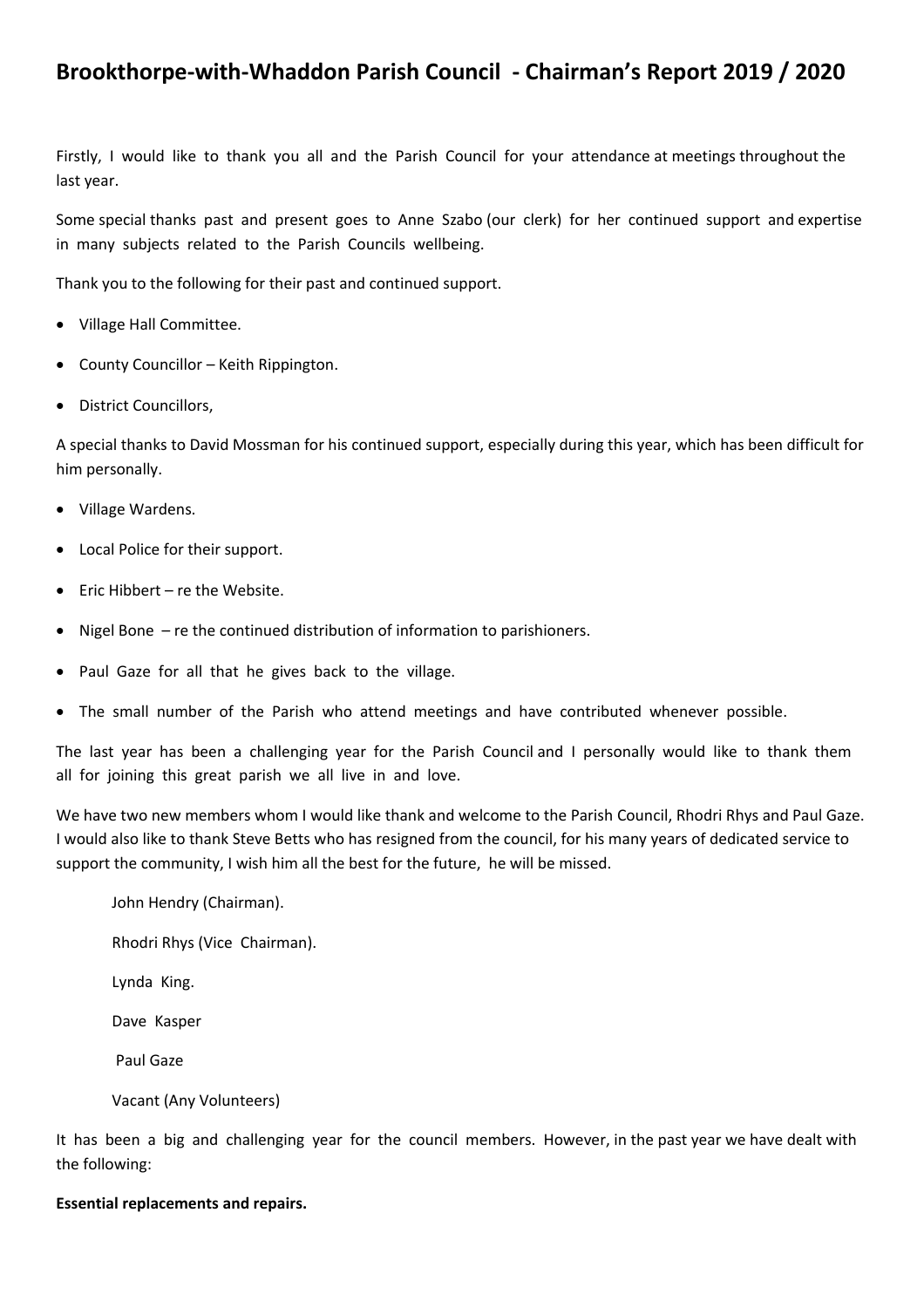#### **GRANTS Issued – as follows -**

| Memorial Bench                | £957.43 |
|-------------------------------|---------|
| <b>Village Hall</b>           | £4,500  |
| <b>Community Events</b>       | £ 2,500 |
| St Margaret's                 | £500    |
| St Swithun's                  | £750    |
| <b>Stroud Valleys Project</b> | £ 50    |
| Winstone's Wish               | £100    |
| Alzheimers Society            | £ 100   |
| Newsletter                    | £1,200  |
| BT Phone Box                  | £ 2,500 |
|                               |         |

**Precept £ 15,000** 

#### **PLANNING**

Several applications were passed although several objections were made, many were rejected and some referred to DCC. I strongly believe that SDC need to be more supportive and understanding when dealing with planning applications that are affecting residents within Brookthorpe-with-Whaddon Parish and take more notice of the comments from ourselves and this small village community.

We have held meetings regarding two possible major developments – A proposal for a 74 bedroom hotel at the motorway services, and a housing development suggestion by the Joint Core Strategy (JCS) at Whaddon Fields. The latter is not yet been submitted but there is great concern locally regarding this. The Parish council will continue to advise parishioners on this and push the local authorities for clarification. To prepare for this possible development and the need to engage professionals to build a case against this, an increase in the precept to £18,500 for next year was agreed.

#### **Traveller's site**

Some improvements have been made, however Stroud District Council need to take a more active role in the management of the site, and the safety of the parish. Particularly when PCSO's attending Parish Meetings have reported concerns when trying to go onto the site.

#### **Burglarys.**

Theft continues to be an issue affecting houses, out buildings, farms, and agriculture businesses. This is a national phenomenon as thieves move out of the cities where there are increased surveylance systems in use. We will continue to advise the public of issues raised by local police alerts via the email system, and a close working relationship with the Police.

## **St Swithuns Church.**

Last year there was damage to the grounds and the car park was being used for unsavoury events and activity, this year the Parish Council has funded the purchase and installation of new gates to protect this area. The church has in return agreed for parishioners to use the car park for any large personal events, and also be used as an overspill car park for social events organised at the Village Hall.